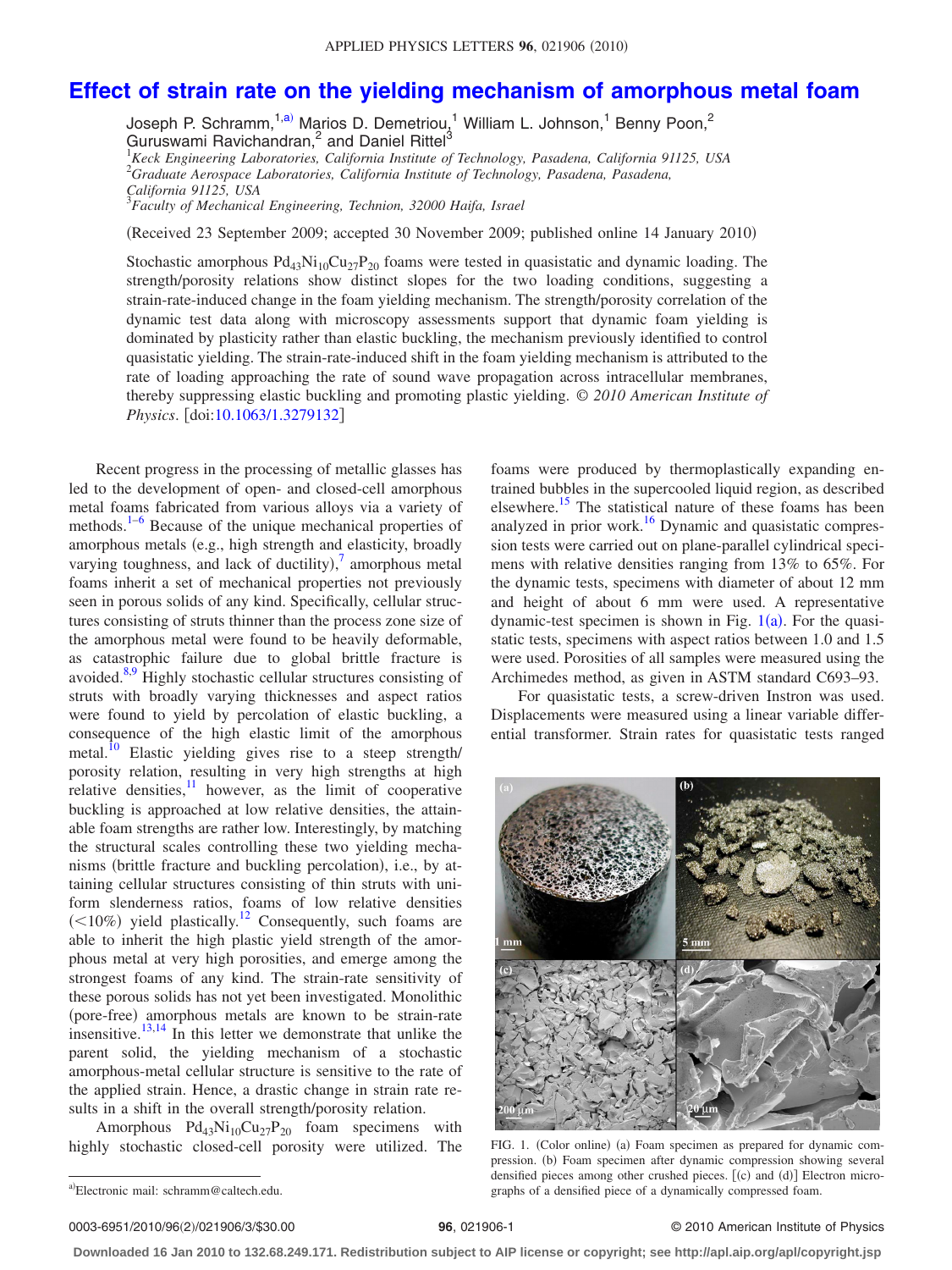<span id="page-1-0"></span>

FIG. 2. (Color online) Dynamic stress-strain response of foams of varying relative density (reported in % porosity) for strain rates of 3000–3500 s<sup>-1</sup>. FIG. 3. (Color online)

between  $10^{-3}$  and  $10^{-4}$  s<sup>-1</sup>. Dynamic compression was carried out using a 19.05 mm diameter split Hopkinson (Kolsky) pressure bar made of C300 Maraging steel. Strain rates ranged between 3000 and 3500 s<sup>-1</sup>. Data was reduced by relating the stresses and strains to the incident, reflected and transmitted strain signals[.17](#page-2-12) Wave dispersion was also corrected, according to the guidelines of Lifshitz and Leber.<sup>18</sup> Finally, specimen equilibrium was verified by comparing the applied forces on each side of each specimen.

The stress-strain response of dynamically loaded foams with relative densities from 0.13 to 0.60 is presented in Fig. [2.](#page-1-0) The same general behavior is observed for all relative densities: a peak in stress is attained at approximately 2–3% strain, followed by relaxation to a fairly constant stress plateau. Expectedly, as the relative density decreases, the modulus, yield stress, and plateau stress all decrease. After failure, the foam appears fairly fragmented. The fragments consist largely of undeformed fractured portions as well as portions that have been plastically deformed to full densification Fig.  $1(b)$  $1(b)$ ]. Micrographs in Figs.  $1(c)$  and  $1(d)$  show one such densified fragment. Severely deformed cell walls and regions densely populated with shear bands can be seen in Fig.  $1(d)$  $1(d)$ , indicating that the struts yielded plastically prior to fracturing. The existence of these plastically deformed features implies that plasticity may be the dominant yielding mechanism during dynamic loading.

The quasistatic loading tests were performed over relative densities between 0.22 and 0.65. The postyielding behavior of these foams under quasistatic loading has been studied extensively elsewhere.<sup>10,[11](#page-2-6)</sup> A typical stress strain response of a 0.4 relative density foam deformed under a strain rate of  $10^{-4}$  s<sup>-1</sup> is shown in Fig. [3.](#page-1-1) In the same plot, we also present the response of a specimen of equivalent relative density deformed dynamically under a strain rate of 3500 s−1. The postyielding deformation for the two strain rates present some notable similarities: yielding is followed by a stress drop of about 40% toward a rough stress plateau that extends beyond 10% strain. In addition, the yield strength for the two strain rates is nearly identical. This could be expected as monolithic amorphous metals are known to be strain-rate insensitive.<sup>13,[14](#page-2-9)</sup> For other relative densities however, varying the strain rate results in very different foam yield strengths.

<span id="page-1-1"></span>

FIG. 3. (Color online) A comparison of the stress-strain response of two 60% porosity foams under applied strain rates of 3500 and  $1 \times 10^{-4}$  s<sup>-1</sup>.

In Fig. [4](#page-1-2) we plot the relative strength (foam yield strength,  $\sigma_y^*$ , normalized by the solid yield strength,  $\sigma_{ys}$ , known to be  $1630 \text{ MPa}$ <sup>[11](#page-2-6)</sup> as a function of the relative density,  $\rho^*/\rho_s$ , for the foams tested dynamically along with those tested quasistatically. As seen in the plot, the relative strength versus relative density data for low and high strain rate fall on two distinct curves with different slopes. The two slopes point to two distinct mechanisms of yielding. That is, even though the postyielding behavior for low and high strain rate appears to be qualitatively similar (Fig.  $3$ ), the actual yielding transition (i.e., the elastic to plastic transition) appears to be fundamentally different for the two strain rate regimes. Power law fits using  $\sigma_y^*/\sigma_{ys} \sim (\rho^*/\rho_y)^n$  give *n*=2.38 for the quasistatic data and 1.65 for the dynamic data. In the work of Gibson and Ashby,<sup>19</sup> strength/porosity relations characterized by a power exponent of  $\sim$ 2 indicate a foam-yielding mechanism dominated by elastic buckling, while power exponents of  $\sim$ 1.5 indicate predominantly plastic yielding. The yielding transition of highly stochastic metallic glass foams loaded quasistatically has indeed been identified by x-ray microtomography to be elastic buckling.<sup>10</sup> Specifically,

<span id="page-1-2"></span>

FIG. 4. (Color online) Relative strength plotted against relative density for foams tested under low and high applied strain rates. The inset shows a data for quasistatic  $({\sim}10^{-4} \text{ s}^{-1})$  and dynamic  $(10^3 \text{ s}^{-1})$  compression of alumi-num foams (Ref. [19](#page-2-14)). Solid lines are power-law fits to the data.

**Downloaded 16 Jan 2010 to 132.68.249.171. Redistribution subject to AIP license or copyright; see http://apl.aip.org/apl/copyright.jsp**